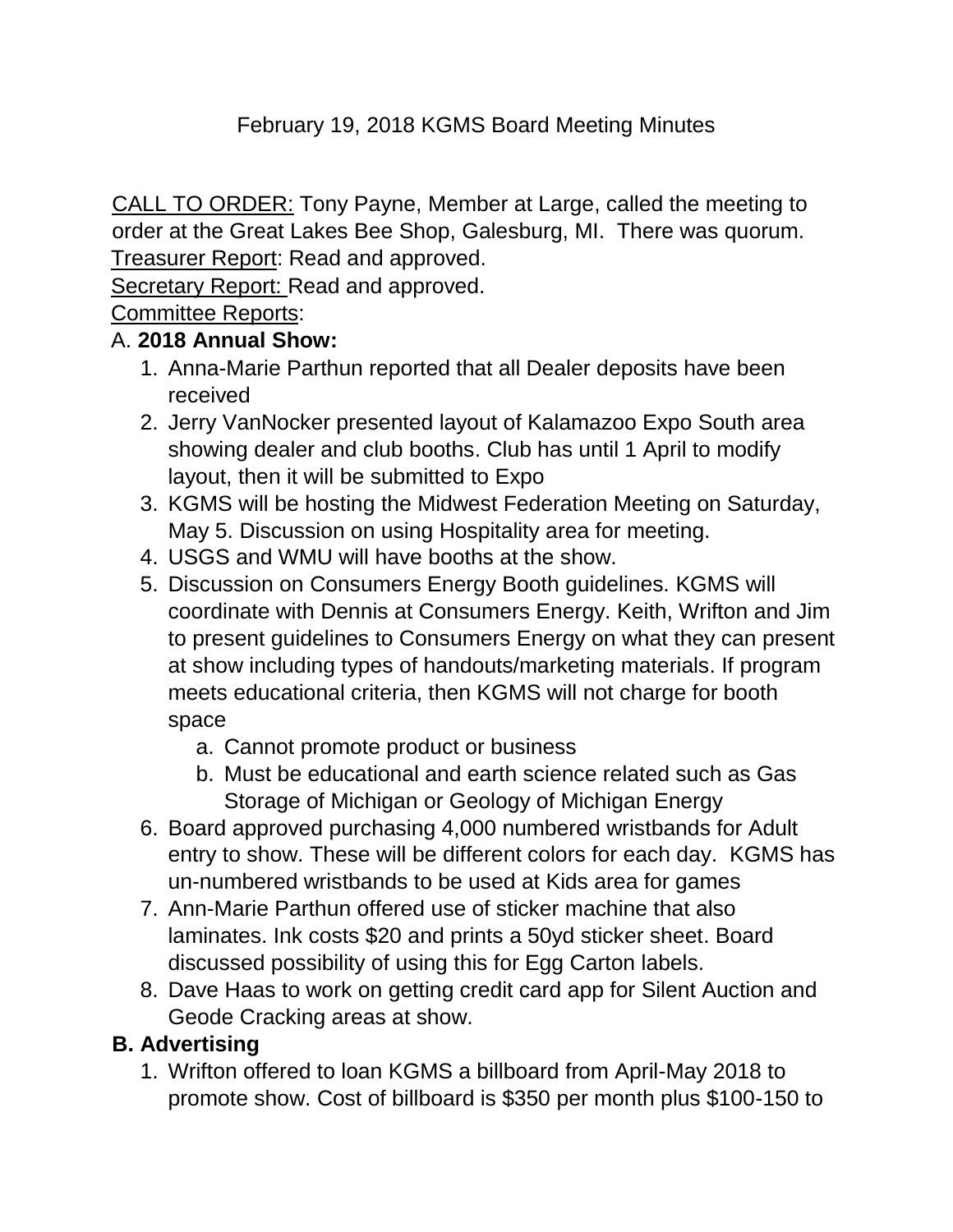change graphics. Tony Payne motioned for KGMS to pay Great Lakes Bee Shopy \$850 for use of a billboard for April-May. Jim Traill seconded. Motion passed. Wrifton abstained from voting due to potential conflict of Interest.

- 2. Wrifton to check on mobile signage option for show.
- 3. Jerry VanNocker working on an email list of past show attendees to send out emails.

# **C. Education Committee**

- 1. Donna Siebert requested schedule for speakers to give to teachers. Jerry VanNocker to provide Donna with speaker schedule
- 2. Tony Payne will provide Kona Dolomite specimens for teachers. Bill Mitchell to write info sheet for specimens
- 3. Discussion to move Kids Games to Expo North area for next year

## **D. Demonstrators**

1. Bill Mitchell to coordinate. Dave Haas has drafted guidelines for demonstrators and will provide as needed.

# **E. El Pueblo Lapidary Club**

- 1. They have their own building and host Lapidary classes and open hours for members to use Lapidary equipment for a fee.
- 2. They do not have non-profit status and have 3 Lawyers on the board to assist with legal guidance

## **E. Gemologist Course**

1. Wrifton has scheduled an orientation meeting for Gemologist Course for 26 February 2018 from 7-8pm at the Great Lakes Bee Shop.

Meeting adjourned at 8:31p.m. Next Board Meeting March 19, 2018 7:00p.m.

Recording Secretary

Cynthia Gauthier **Date Approved**: March 19, 2018